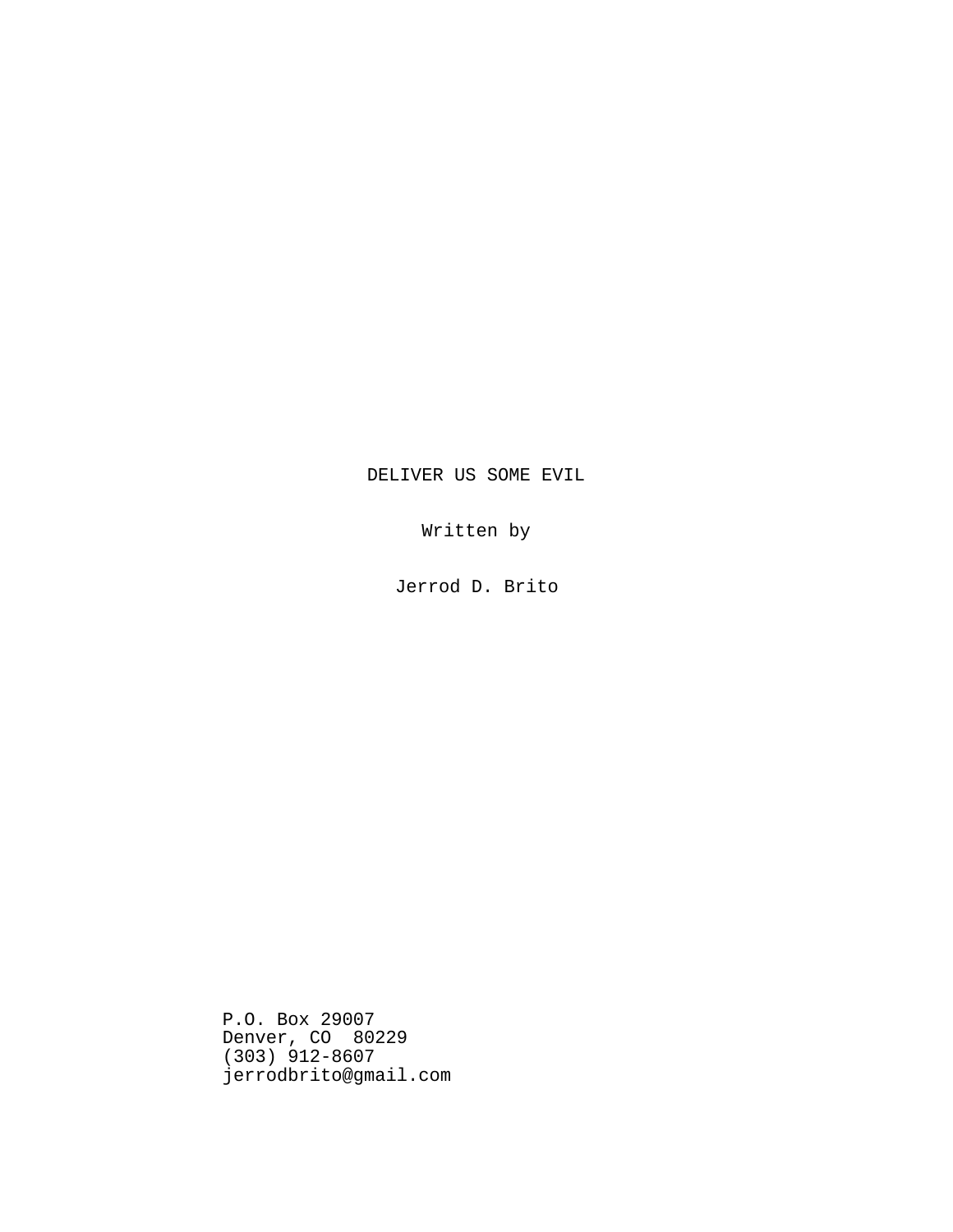## **FADE IN:**

### **EXT. CARPENTER WAY - DAY**

Leaves blow past two suburban houses; the one on the left looks old and gloomy, while the one on the right is bright and modern. A tall wooden fence extends between them.

In the modern house, FLORA CAMP (17), a musically talented honor student, crosses the window on a cordless phone.

> CARLY (V.O.) (filtered) Answer the question! Vodka or gin?

#### **INT. CAMP RESIDENCE - DAY**

Flora paces in the modern front room.

FLORA Neither! I told you already -- no party! My parents call to check on me every twenty minutes.

CARLY (V.O.) (filtered) So, just me and A.J. then?

A pug, JOHANN, waddles up to Flora and barks. She pets him.

FLORA No! It's a miracle they left me alone in the first place!

CARLY (V.O.) (filtered) Okay. ... So, vodka then.

FLORA

You're stupid. (cute, to Johann) What's the matter, boy? Gotta go?

CARLY (V.O.) (filtered) Come on! You may never get an opportunity like this again. Seize the day!

FLORA I can't. Even if I wanted to --

She leads Johann to a sliding glass door in: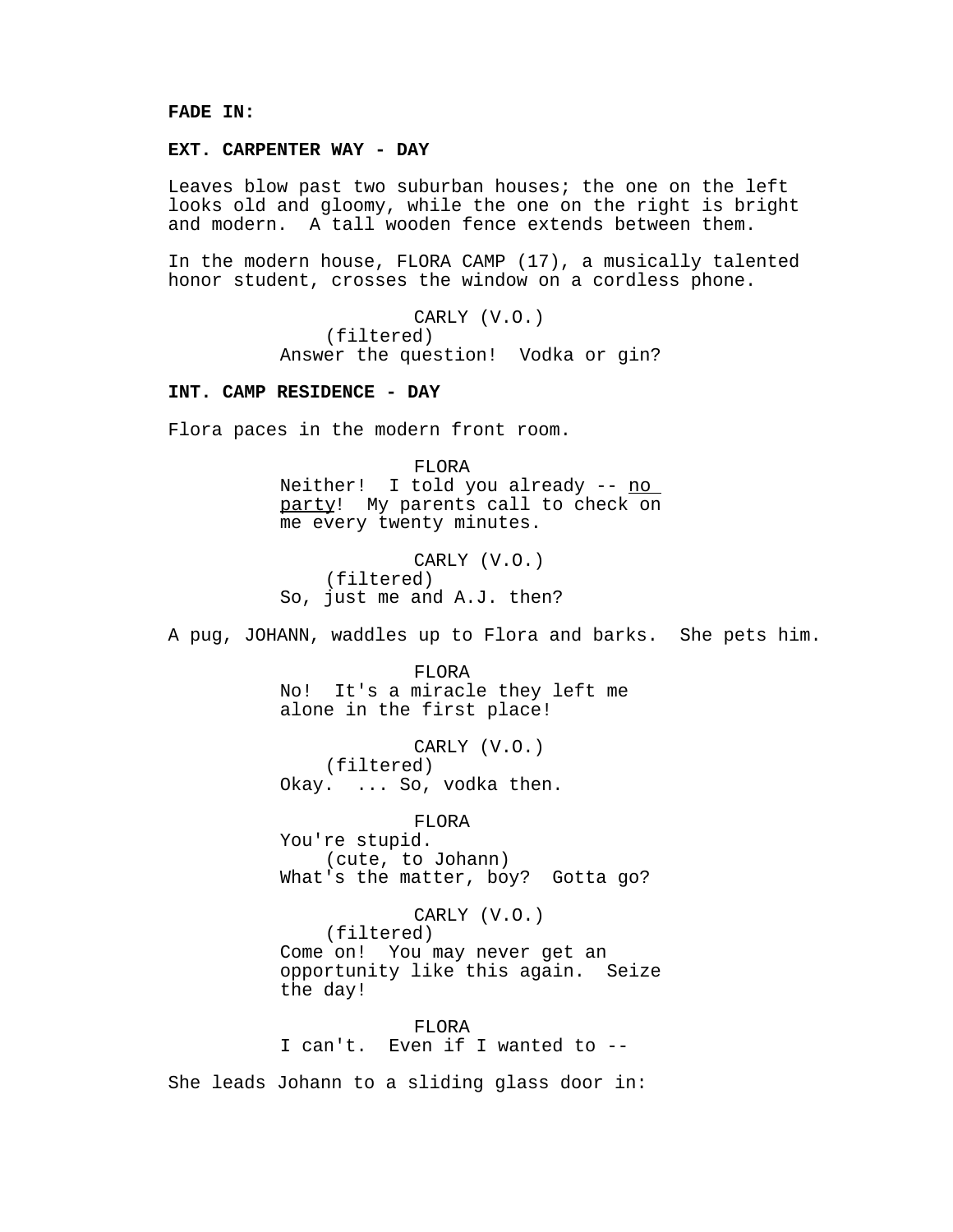### **THE FAMILY ROOM**

FLORA -- I have the semifinal band competition tomorrow. I need to practice my fingering.

CARLY (V.O.) (filtered) Woah. Didn't know it was gonna be that kind of party ...

FLORA

Carly!

Both girls laugh through the phone.

## **EXT. CAMP RESIDENCE - CONTINUOUS**

The glass door slides open; Johann tramps into the yard.

Flora notices MR. CROTZER (42) watching from his window in the gloomy house next door. Her smile fades, concerned.

> CARLY (V.O.) (filtered) Just use those toys you mom keeps in her nightstand. Or is it your dad's?

Flora locks eyes with the creepy neighbor.

The CORDLESS BEEPS. Flora eyes the phone's display.

FLORA Ha. Ha. Speaking of, it's apparently been twenty minutes. Call you back.

CARLY (V.O.) (filtered) See you tonight!

FLORA

No.

Flora clicks over. She looks next door -- Crotzer's gone.

FLORA (answering) Hello?

DAD (V.O.) (filtered) Hey, sweetie. Everything okay?

Flora hesitates as her eyes scan Crotzer's property.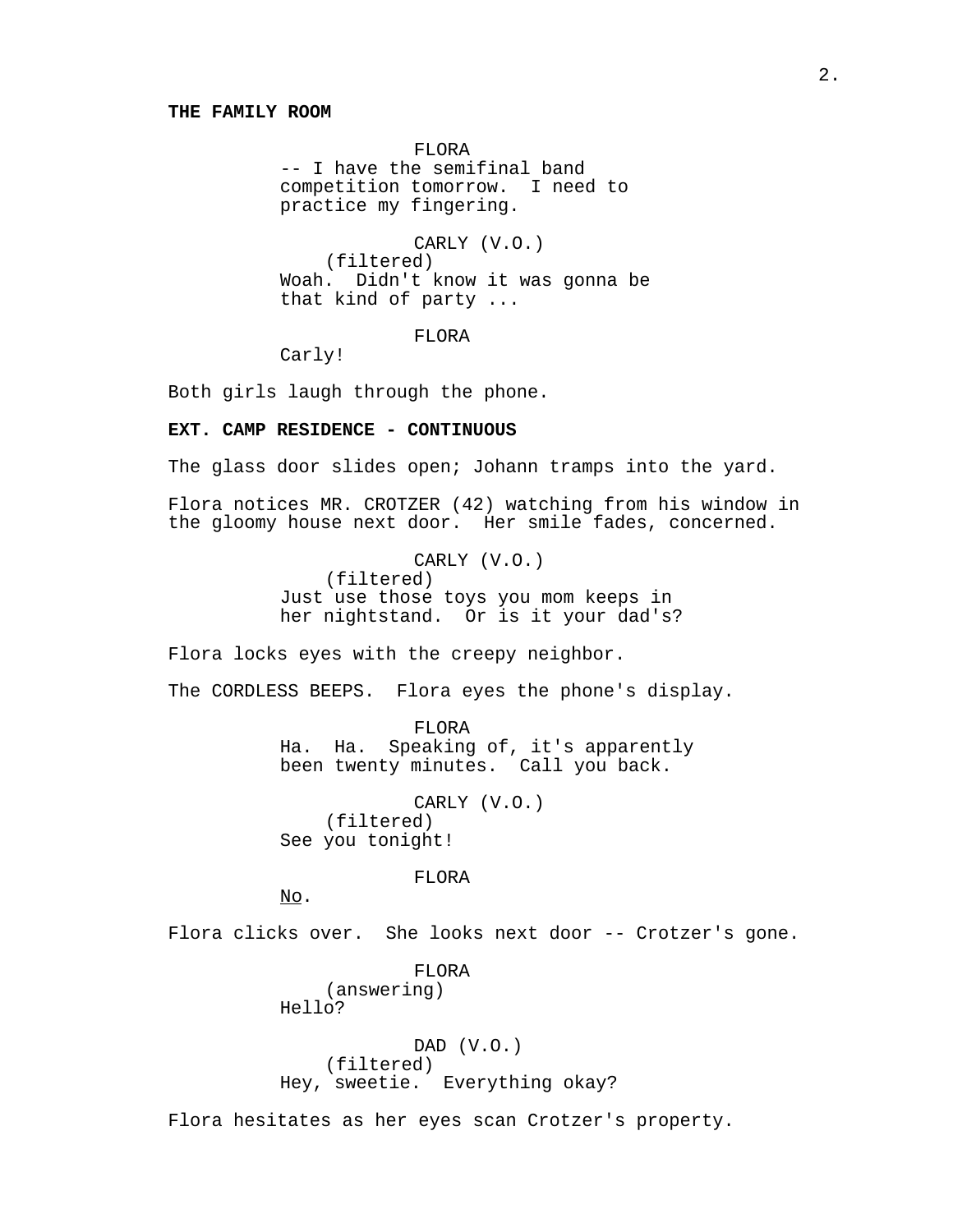|            | DAD $(V.0.)$ |
|------------|--------------|
| (filtered) |              |
| Flora?     |              |

FLORA Yeah. Sorry. That annoying squirrel was harassing Johann again.

Johann eyes her as if to say, "there was no such incident." Flora heads inside and locks up behind her.

**INT. CAMP RESIDENCE - FAMILY ROOM MOMENTS LATER**

Flora sets her flute case on the coffee table, opens it.

DAD (V.O.) (filtered) Everyone's asking for you.

FLORA Awww. I'm sorry I couldn't be there.

She assembles her flute.

DAD (V.O.) (filtered) They understand. Hey, make sure you get to bed early. There're a lot of restless spirits on All Hallow's Eve. Don't want them to get'cha.

Flora laughs and rolls her eyes.

FLORA Then stop calling every ten minutes so I can practice! Helicopter parenting's dangerous, you know. It could totally stunt my growth.

DAD (V.O.) (filtered, laughing) Totally. Okay. Behave. Mom says hi and bye.

She grins.

#### FLORA

Hi and bye.

Flora hangs up and picks up her flute.

FLORA (sigh) I'm gonna be up till Christmas.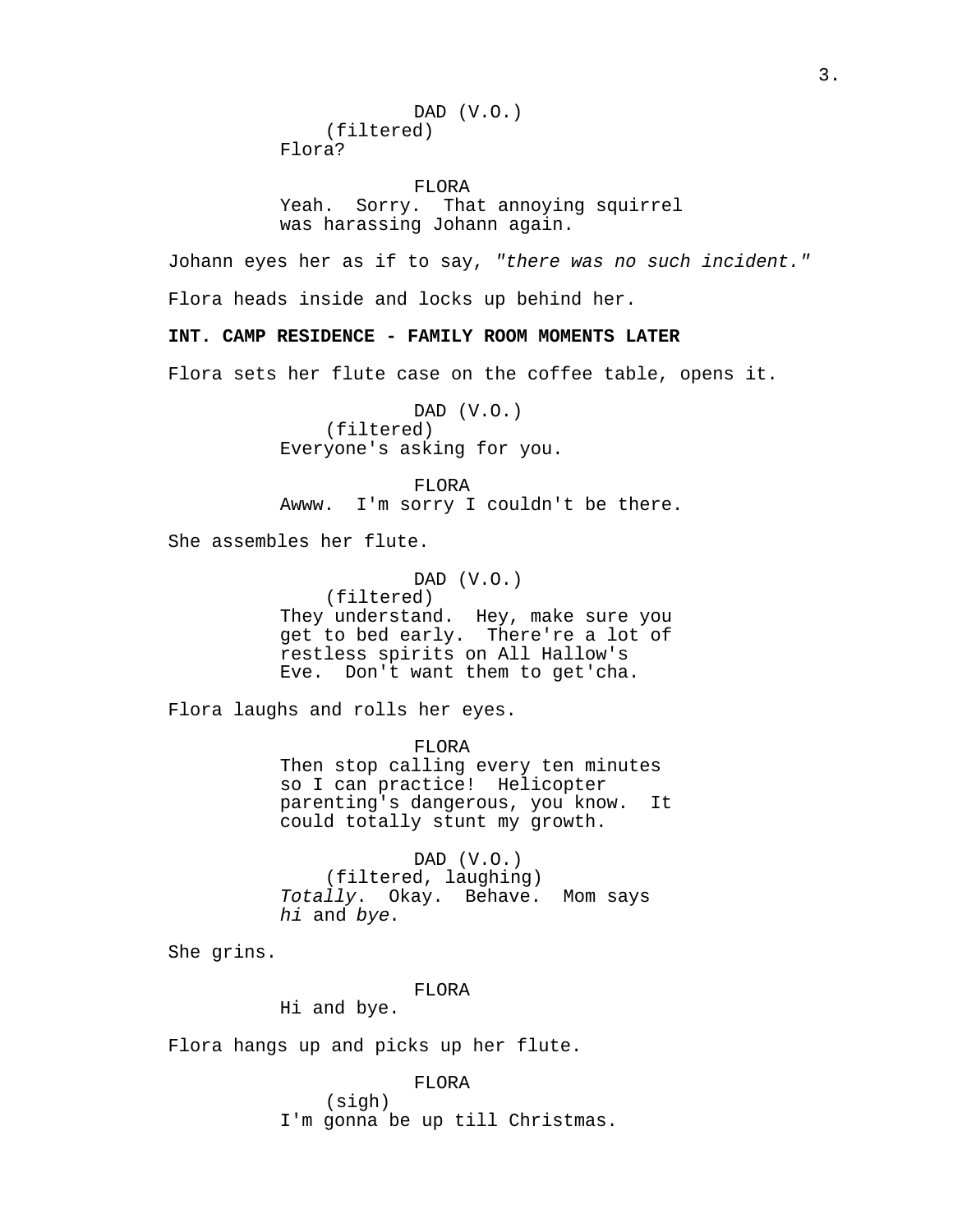She plays a chromatic scale with a frown.

### **EXT. CAMP RESIDENCE - NIGHT**

The moon peeks through the clouds above the houses on Carpenter Way. One light glows within the Camp house.

### **INT. CAMP RESIDENCE - FAMILY ROOM - NIGHT**

ON THE TV

A scary movie plays.

ON THE COFFEE TABLE

The display on Flora's cell phone reads 7:38 PM.

Beside it, Flora sleeps, sprawled out on the couch, and drooling on the head joint of her flute.

A FIDGETING SOUND comes from the sliding glass door O.S.

JOHANN BARKS outside.

Flora jerks awake and wipes her drool. There's MORE BARKING.

FLORA Johann! Chill!

Johann YELPS.

Flora yawns and sits up, an eyebrow raised in confusion.

## **AT THE SLIDING DOOR**

Flora peeks out through the vertical blinds. She listens - it's silent. She reaches to unlock the glass door ...

A KNOCK comes from the front door.

Flora turns toward the entrance, concerned.

### **AT THE FRONT DOOR**

Flora peeks out through the peep hole. She sighs, unlocks the door, and opens it.

CARLY (18), a spirited "bad girl" with a morbid sense of humor, stands in the doorway in a plastic Rocky Horror Picture Show-ish 'Magenta'-type mask.

A.J. (17), Carly's flamboyantly gay sidekick with a flair for the dramatic, stands beside her in a 'Frankenfurter' type mask. They each tote backpacks and bottles of vodka.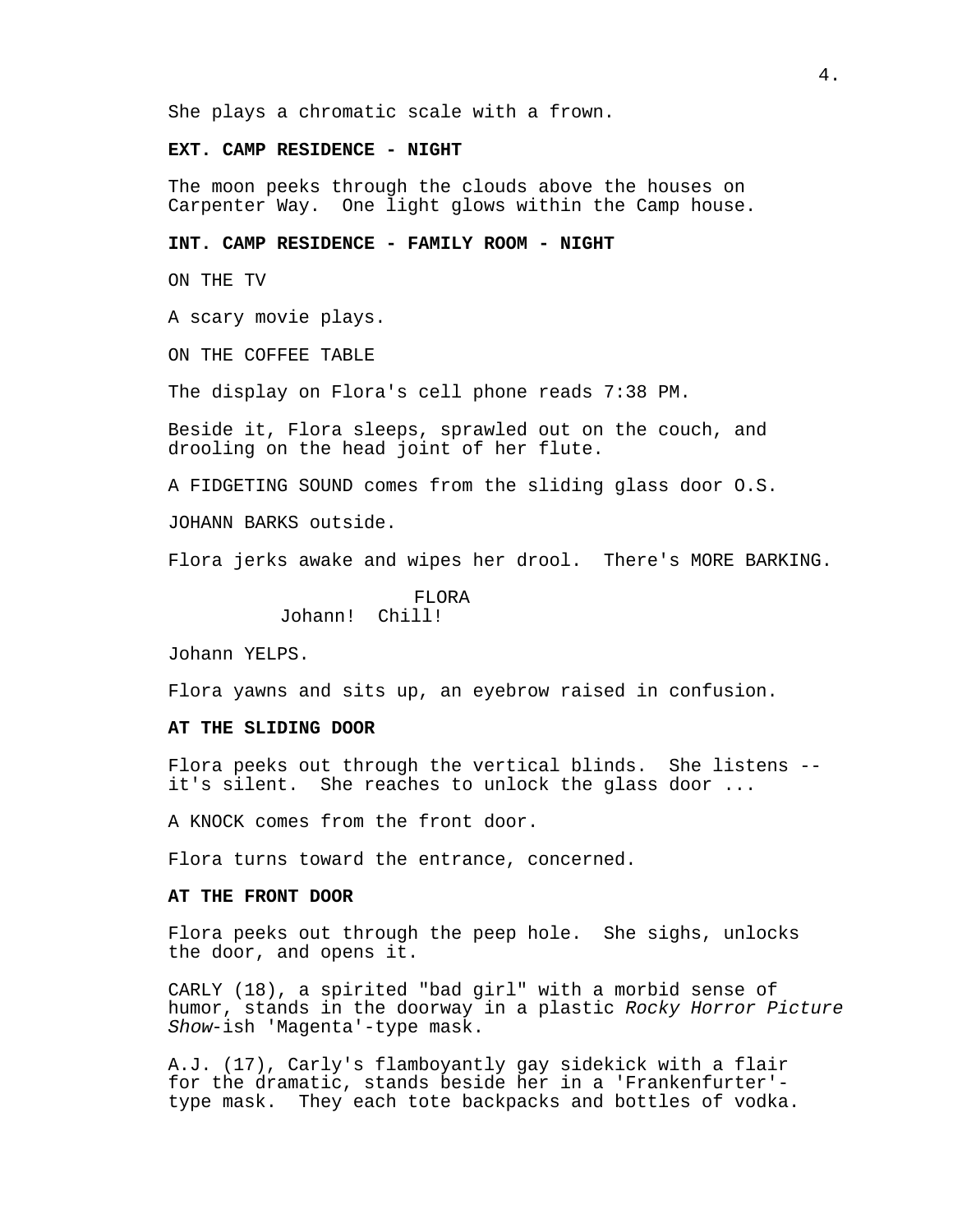Flora glares at them, arms crossed.

Carly and A.J. wait for a reaction. It doesn't come.

A.J. I see you shivering with antici...

FLORA I told you, no party.

A.J.

... Pation.

The visitors lift their masks.

CARLY No party. Just us!

A.J. And we brought my mom's special reserve of toleration juice.

FLORA You scared the crap out of me. And, what the hell did you do to my dog?!

A.J. (Frankenfurter voice) Nothing. Why, do you think we should?

Carly lowers his mask, aggressively. He groans.

CARLY Translation, what's wrong with Johann?

### **EXT. CAMP RESIDENCE - NIGHT**

Flora and friends creep out from the sliding glass door.

FLORA (whispering) Johann! Hey, boy!

A.J. nods to Crotzer's house with a smirk.

A.J. What's up with stranger danger?

The girls follow his gaze.

Crotzer's silhouette watches from his window.

CARLY Is that the creepy neighbor you told me about? The forty-year-old virgin?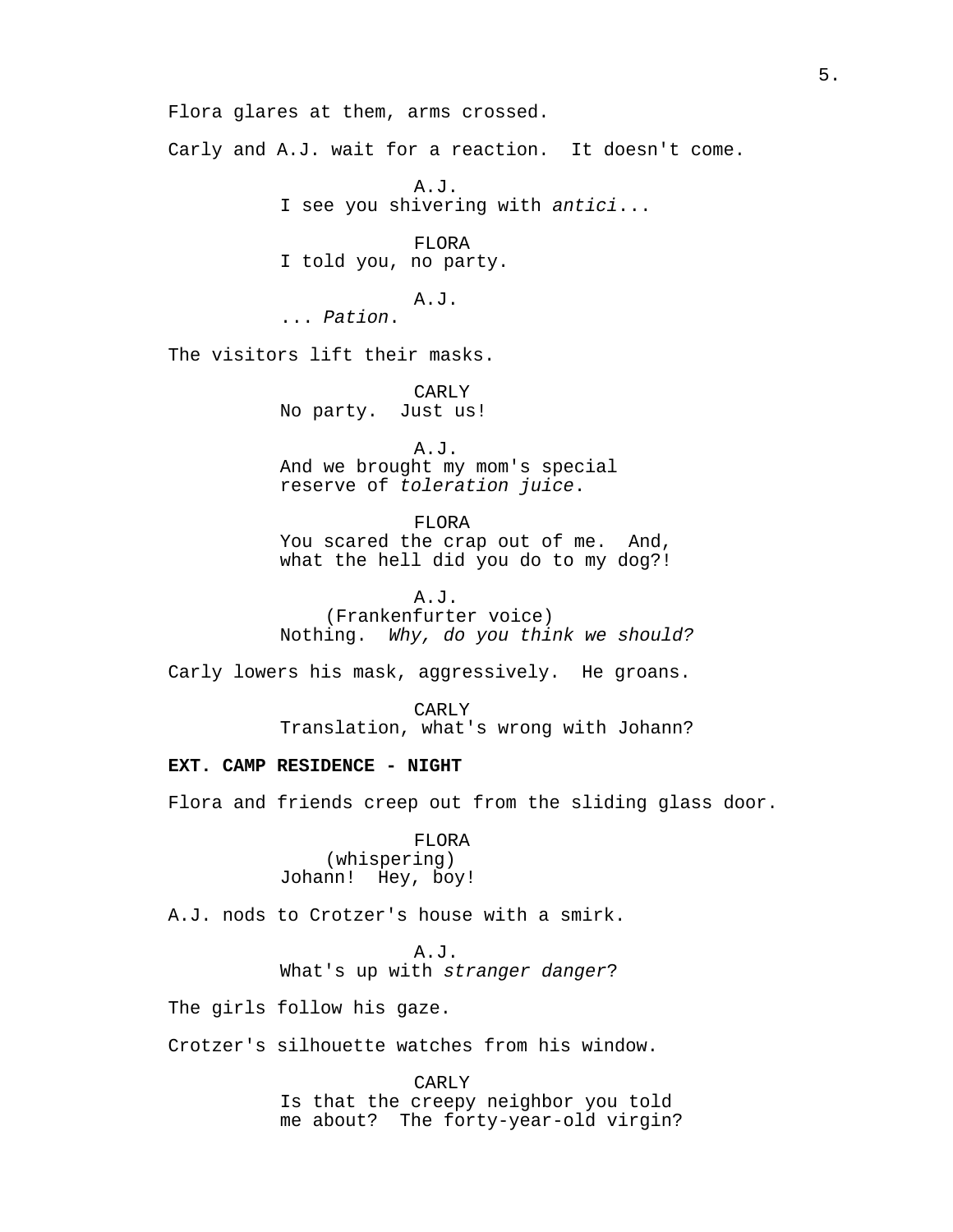FLORA Yes. I hate when he does that. It's like, every time I turn around, he's there. It got way worse after his mom died. A.J. ... Did he kill her? CARLY Probably. Why don't you go say hi? They look next door -- Crotzer's silhouette is gone. Johann BARKS from Crotzer's yard. FLORA (whispering) Johann! Where are you, boy? A.J. finds two loose boards in the fence and slides them apart to reveal an opening to Crotzer's yard. FLORA This wasn't like this ... ? Johann BARKS. Flora's jaw tightens. She gets on the grass ... A.J. What are you doing?! FLORA I'm getting my dog! A.J. Are you crazy?! This is textbook serial killer! I see this shit on TV all the time! CARLY The Lifetime Channel? A.J. Lifetime Movie Network. Regardless, he may as well have left a trail of candy to a big, white cargo van! FLORA So, stand here and keep watch. She crawls through the opening and pops her head back through.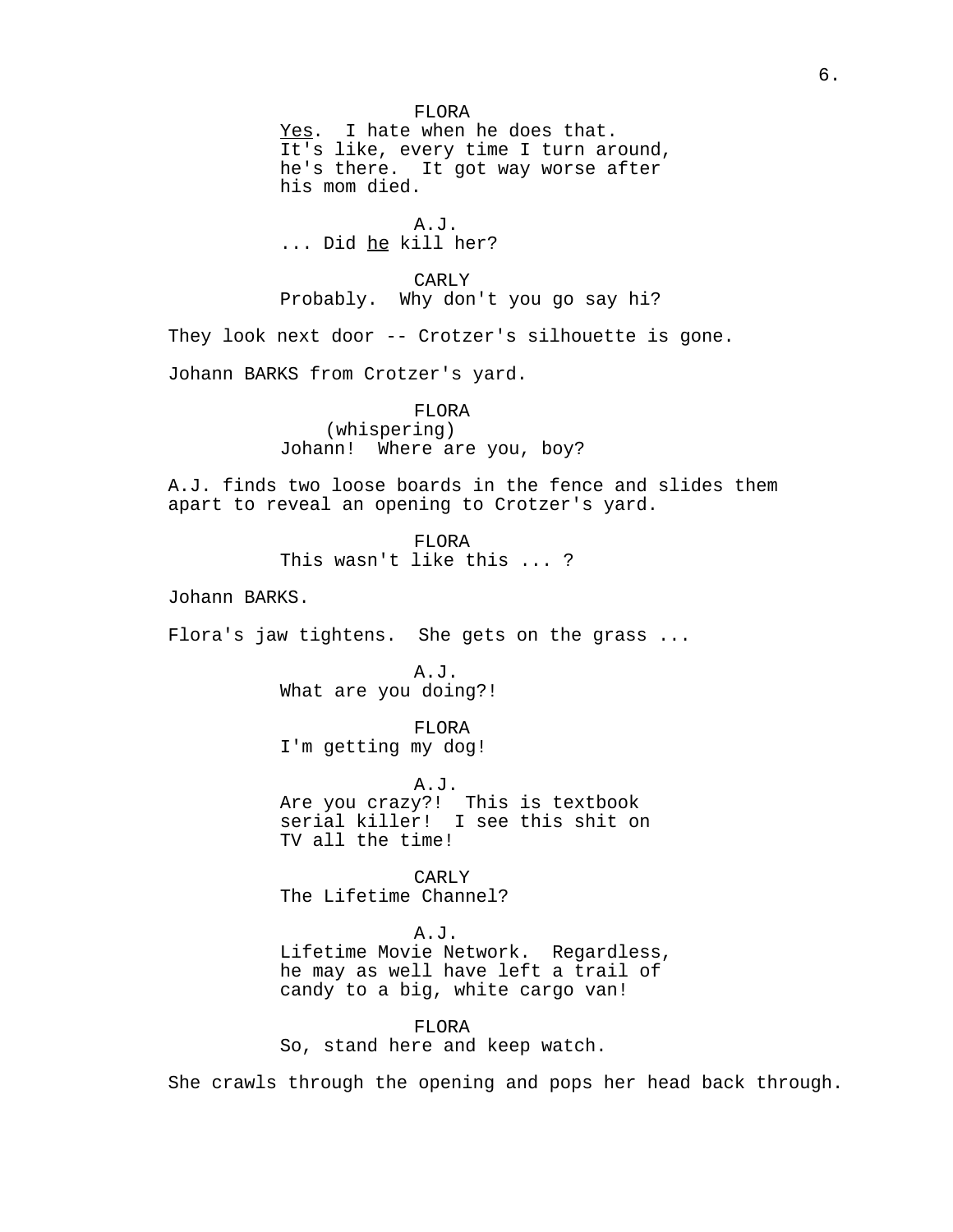FLORA (to Carly) Coming?

CARLY Oh ... no. I'd never fit.

She makes gestures to imply she's obese ... she's not. She'd totally fit.

Flora shakes her head and disappears into the abyss.

A.J. nervously glances at Crotzer's house -- no sign of him.

### **EXT. CROTZER'S HOUSE - BACK YARD - NIGHT**

Several large trees. A tire swing squeaks in the breeze. Flora crouches and moves through the shadows.

> FLORA (whispering) Johann!

Johann scurries to Flora. She hugs him, excitedly.

Crotzer admires her from the shadows. His breathing intensifies. He reaches out to grab her ...

Carly peeks out.

## CARLY (whispering) Would you hurry?

Flora ushers Johann past Crotzer's hiding spot and through the hole in the fence. Crotzer clenches his fist -- so close.

### **INT. CAMP RESIDENCE - KITCHEN - NIGHT**

Carly stares into the mirror magnet on the refrigerator.

CARLY Bloody Mary, Bloody Mary, Bloody --

A.J. -- It's comin', it's comin'.

A.J. runs the blender a moment and pours three Bloody Marys.

FLORA (O.S.) Would you please keep it down? I really need to practice!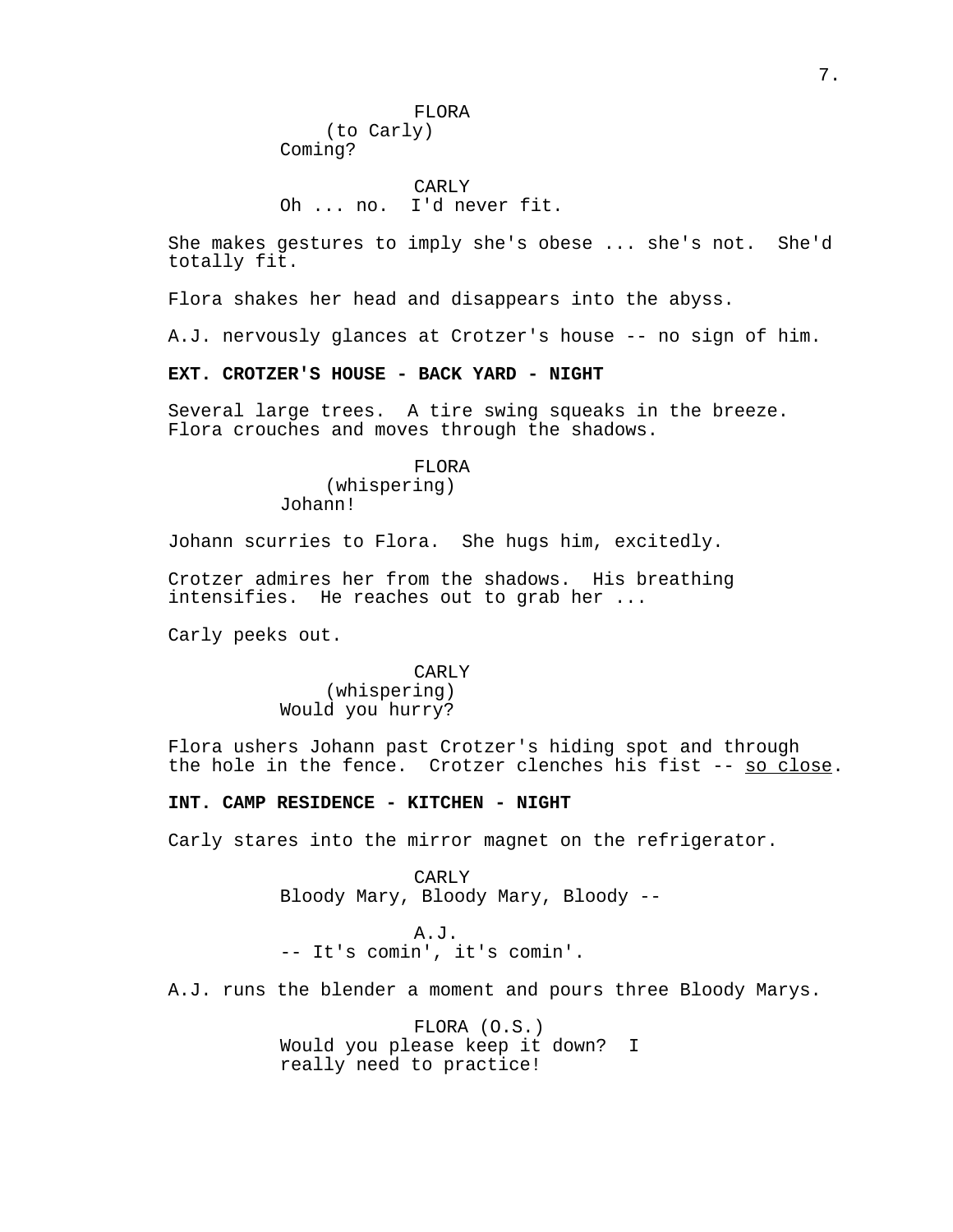## **INT. CAMP RESIDENCE - FAMILY ROOM - NIGHT**

A.J. enters with a drink -- and Carly with two. They join her near the coffee table. Carly sets a drink by Flora.

> CARLY What's your deal? It's Halloween! This is our holiday. We should be

having fun, not ...

She takes a drink and waves her finger at Flora and her flute.

FLORA

(glare) ... Fingering?

Carly gestures as if to say, "yeah, that."

A.J. Ewww. Nope. No more of that.

A.J. takes a large gulp.

CARLY Come on! Let's do something fun!

FLORA

I can't!

CARLY

Whyyy?!

The CORDLESS RINGS.

FLORA

That's why.

She reaches for the phone -- Carly snatches it first.

FLORA

Carly!

CARLY

Keep away!

Carly tosses it to A.J., who misses it. Carly scoffs.

A.J. Oh, so just because I have great taste in shoes, I'm a catcher.

Flora heads to the kitchen.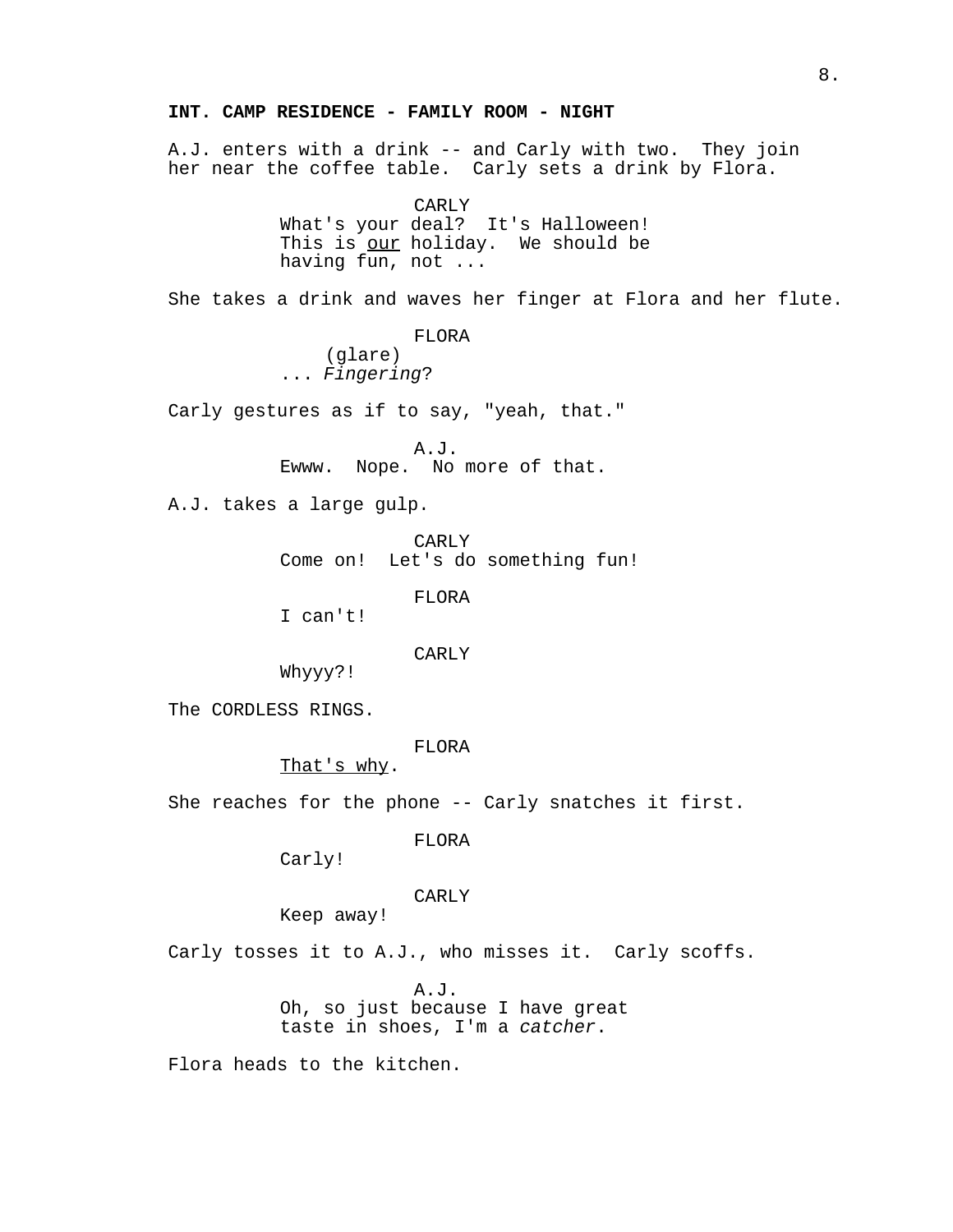Flora answers a land line and cleans up the blender mess.

FLORA

Hello?

MOM (V.O.) (filtered) Flora? Is everything okay?

FLORA Everything's fine, mom.

Carly and A.J. wrestle around and laugh behind her.

MOM (V.O.) (filtered) What took you so long to answer? Two more rings and I would have called the police!

FLORA You're kidding, right? (sulk) You're totally not kidding.

MOM (V.O.) (filtered) We just worry. You'll understand when you have children of your own.

Carly and A.J. chug their Bloody Marys. A.J. coughs his up and spills it on the kitchen floor.

> FLORA (to herself) I feel like I already do.

MOM (V.O.) (filtered) ... Pardon?

FLORA Nothing -- Johann needs to go out, so ... see you tomorrow?

MOM (V.O.) (filtered) See you tomorrow. Sweet dreams, and good luck tomorrow!

FLORA Thanks. G'night.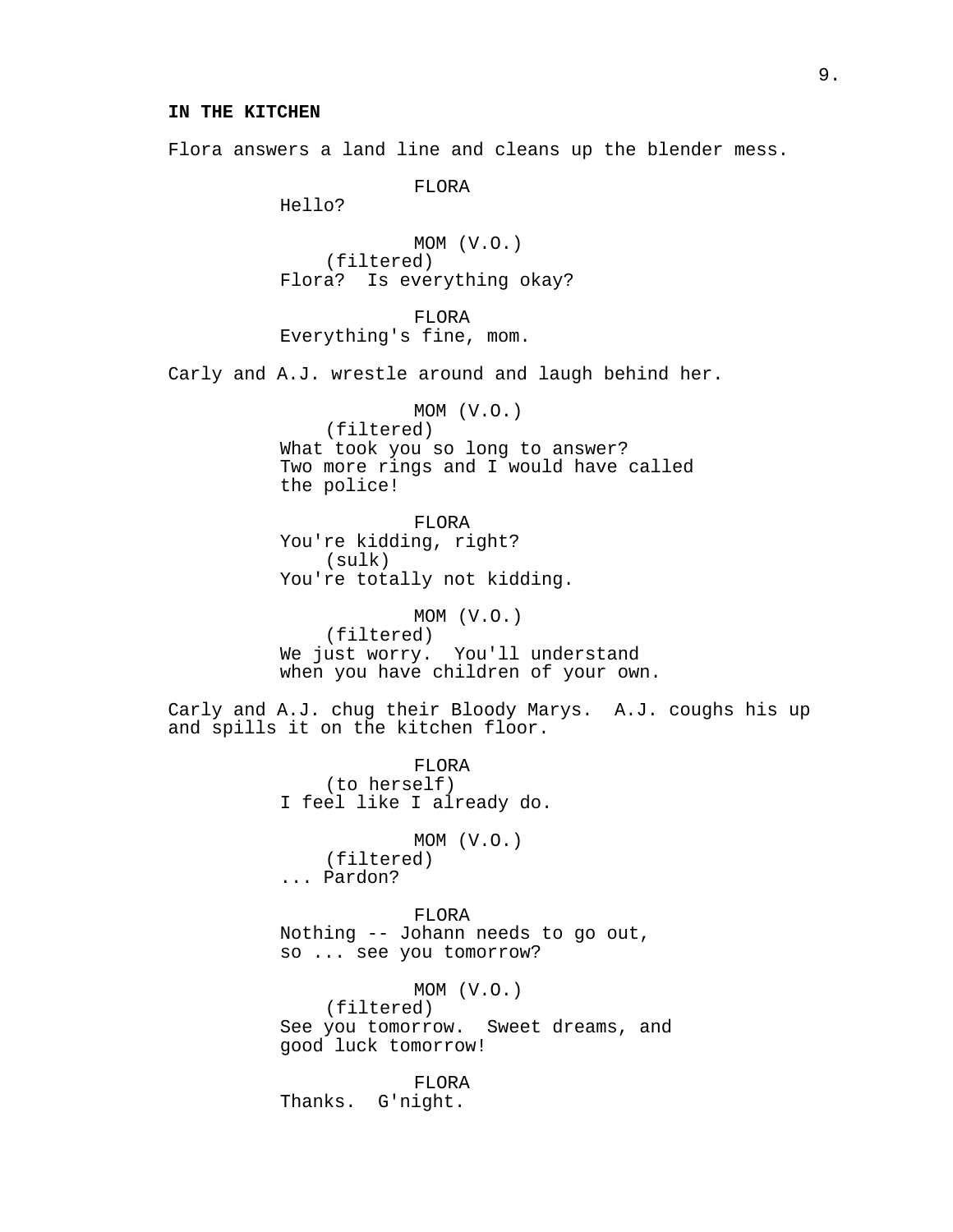Flora hangs up and rushes out of the kitchen.

# FLORA

You guys suck!

Carly sneaks up to the phone and takes it off the hook. A.J. gasps. She shushes him.

Flora returns with the mop and starts cleaning.

### FLORA

No more.

Carly opens the refrigerator and digs around.

CARLY Fine! What's there to eat.

FLORA Are you kidding me?

A.J.

I could eat.

CARLY Well, unfortunately, Flora's parents are health nuts, so our choices are lettuce and cardboard.

A.J. pulls out his cell phone, brings up a GrubHub-like app.

A.J. Delivery it is.

FLORA

Seriously?

A.J.

Pizza?

FLORA

(sigh) Chinese.

A.J. Ducky. (tapping buttons) Whadda'ya want?

# **INT. CROTZER'S HOUSE - NIGHT**

All of the lights are off. Through his window, Crotzer watches Flora and company from the shadows. He sees the teens laught and pass A.J.'s phone around.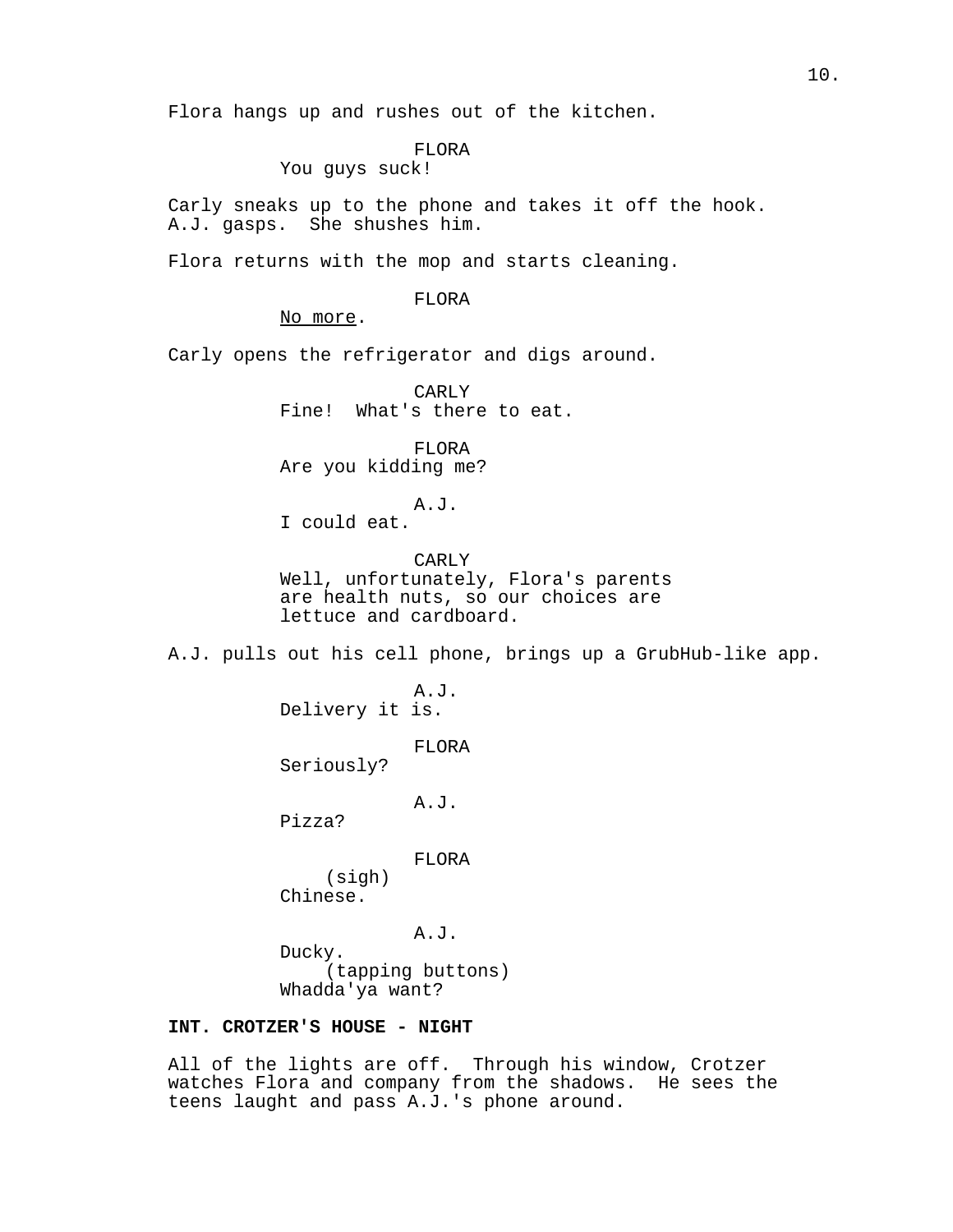## **INT. CAMP RESIDENCE - FAMILY ROOM - NIGHT**

Flora falls onto the couch, looking exhausted. Carly and A.J. plop down beside her, drunk, but wide awake.

> CARLY We should play a prank.

> > FLORA

No thanks.

CARLY Come on. For old time's sake.

A.J.

Like what?

CARLY

Let's get the perv next door?

A.J.

I'm with it. What're we talkin' -- T-P his house? Ding-dong-ditch? Oooh! Flaming bag of poo!

CARLY (laughing) Yes! (to O.S.) Johann! Come here, we need you!

FLORA Yeah, that's what I need. More attention from Norman Bates.

A.J. How about the delivery guy?

CARLY

Yasss! (to Flora) Oh! Remember that thing we did that one Halloween at Marcy's house?

FLORA

You mean the reason we're not allowed at Marcy's house?

CARLY Who cares -- fuck Marcy, it was epic!

A.J. What'd you do?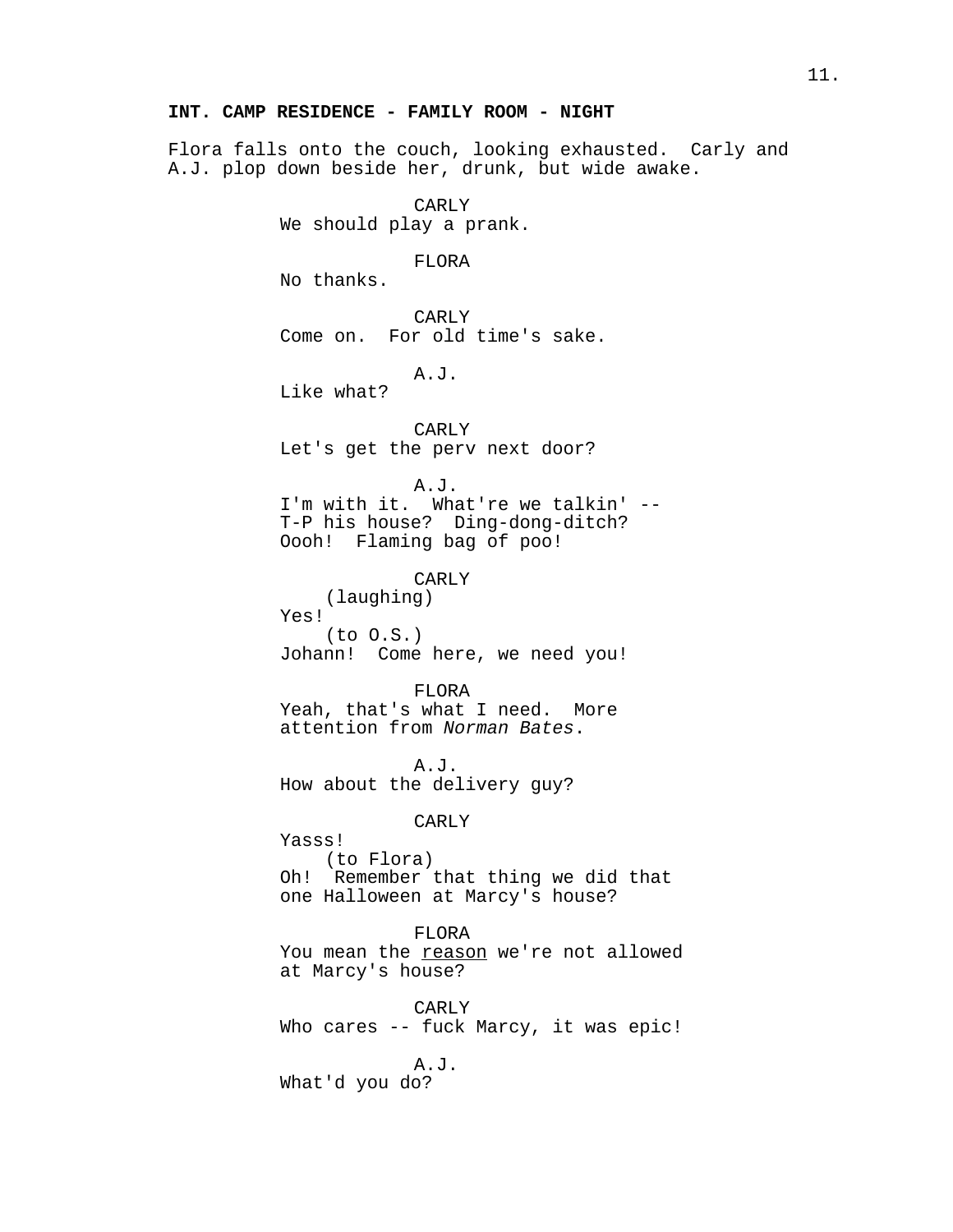CARLY We made up her living room to look like we were being murdered -- there was blood everywhere --

FLORA -- Which is why we're not gonna do it here --

CARLY (ignoring her) -- And left the door open, so the pizza guy walked into a crime scene!

A.J. Hell yeah. Was he scared?

FLORA

 $N<sub>O</sub>$ .

CARLY But the look on his face was priceless, and her parents freaked!

A.J. We're doing it.

FLORA Not here, you're not!

CARLY We'll clean it up. Does your dad still have that tarp in the garage?

FLORA

Yes, but --

Flora squeals, grabs A.J.'s hand, and drags him away.

FLORA -- Carly? (sigh) You clean it up tonight! Bitches.

## **MONTAGE -- PREPARING THE CRIME SCENE**

- Carly smiles and takes a container of Halloween blood/ makeup out of the closet.

- Flora dunks hunks of ground beef in fake blood (brains).

- Johann scurries by in a doggy pirate costume.

- Carly and A.J. roll out a plastic tarp near the front door.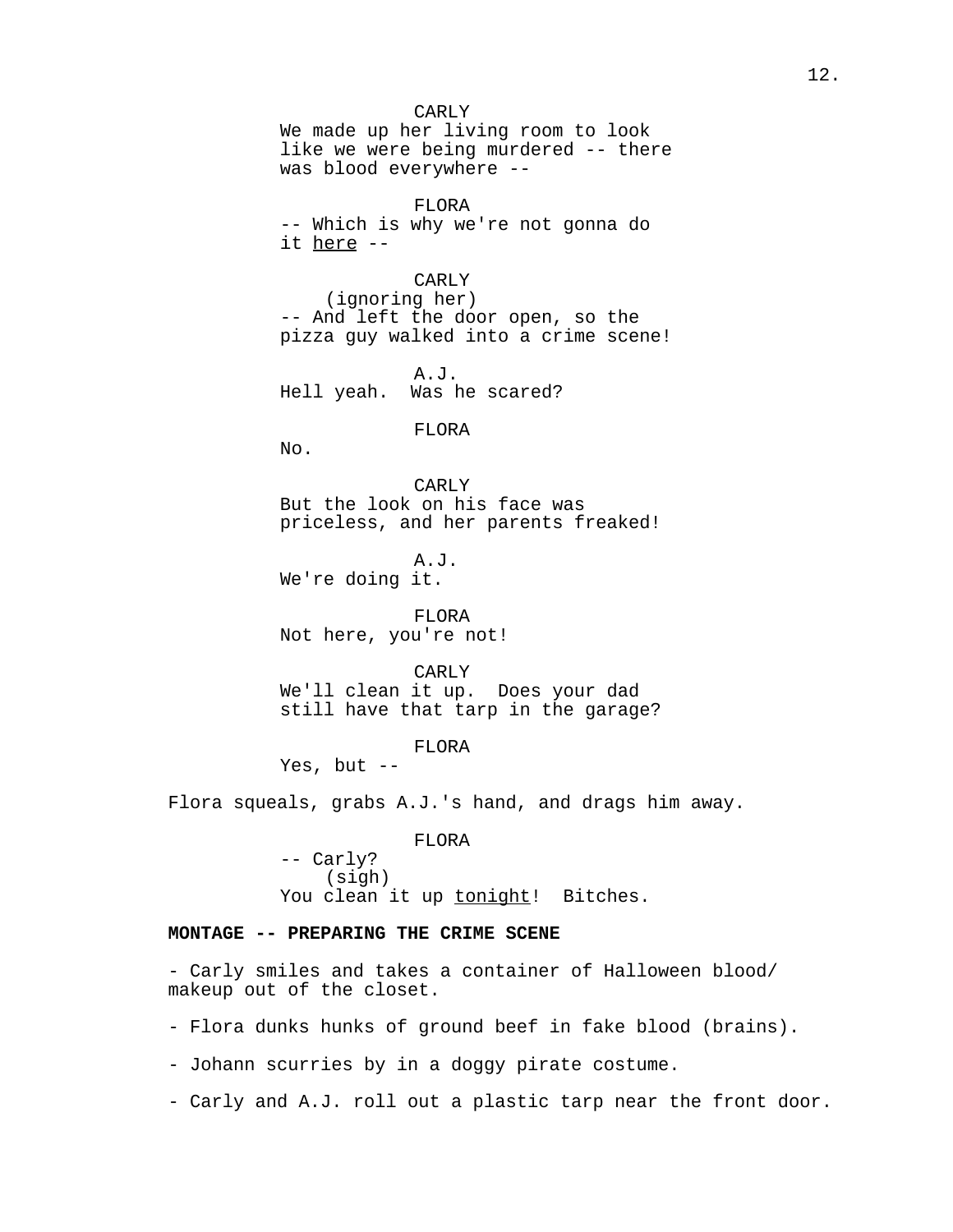- A.J. lays down -- the girls cover him in blood.

### **END MONTAGE**

#### **INT. CAMP RESIDENCE - NEAR ENTRANCE - NIGHT**

The girls put their finishing touches on A.J., who examines the bloody ground beef.

> A.J. Is this ground beef? Why didn't we just make hamburgers?

CARLY No fries. Shut up, buzzkill.

She pulls her Magenta mask on. Flora caps a tube of runny fake blood and pockets it.

> FLORA What's their E-T-A?

A.J. (checking his phone) Should've been here ten minutes ago.

Flora peeks out the window.

FLORA There's a car outside!

She opens the door a crack, hides in a nearby closet, and pulls up the video camera on her phone.

Carly straddles A.J. with the drill. She turns it on and laughs maniacally. A.J. screams for his life.

They continue the performance. They wait. And wait. Carly looks back at Flora -- she shrugs. A.J. sits up.

> A.J. Double you-tee-eff?

CARLY You sure it's him?

Flora creeps out of the closet. She peeks out ...

She sees a cardboard box with paper bags of food at the end of the sidewalk. The car is off, but the fog lights are on.

> FLORA The food's just ... sitting there.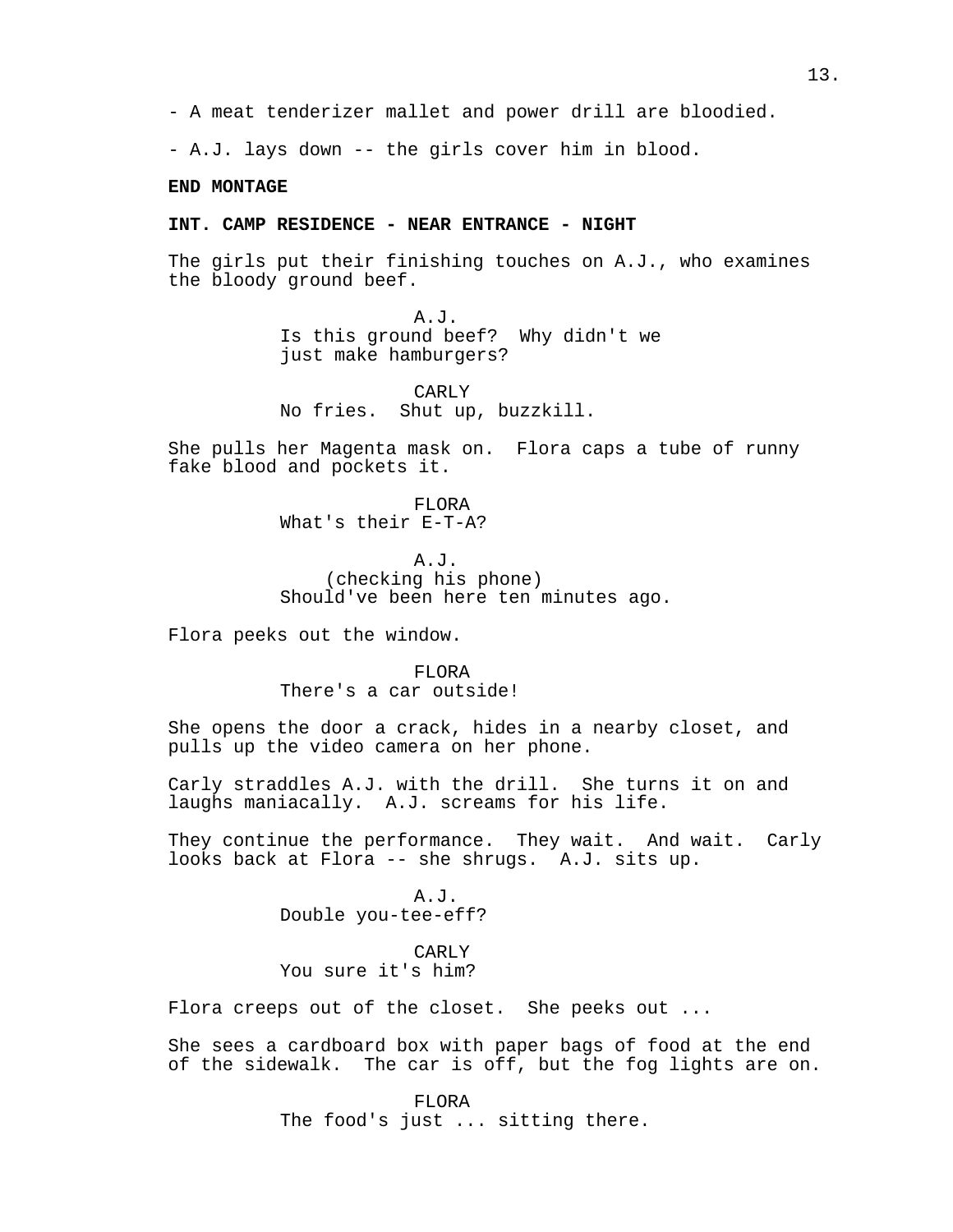A.J. Like ... just chillin'?

## CARLY Shut the fuck up.

Carly hops up and drunkenly swings the door open.

CARLY (yelling outside) Hey! This took a lot of effort!

FLORA Maybe you scared him off already.

Flora slinks out.

## **EXT. CAMP RESIDENCE - NIGHT**

Flora sneaks to the box. She squints at the car.

The windows are tinted -- it's impossible to see inside.

THE DRILL is heard in the house, along with A.J.'s SCREAMS.

Flora jumps. She laughs, embarrassed.

## FLORA

Ass holes.

She bends down and examines the paper bags. She shrugs, satisfied, picks up the box, and turns to the car ...

> FLORA People usually carry the food to the door! You know?

The car sits silently, no reaction from within.

FLORA Well, thanks anyway, I guess! (turning back) Happy Halloween! Keepin' the tip.

## **INT. CAMP RESIDENCE - NEAR ENTRANCE - NIGHT**

Flora enters, food in tow.

FLORA No, don't worry about me. I got it.

She sets the food down and notices more blood all over the tarp, the floor, and everything in a five foot radius. Carly and A.J. are lifeless and covered in blood, as well.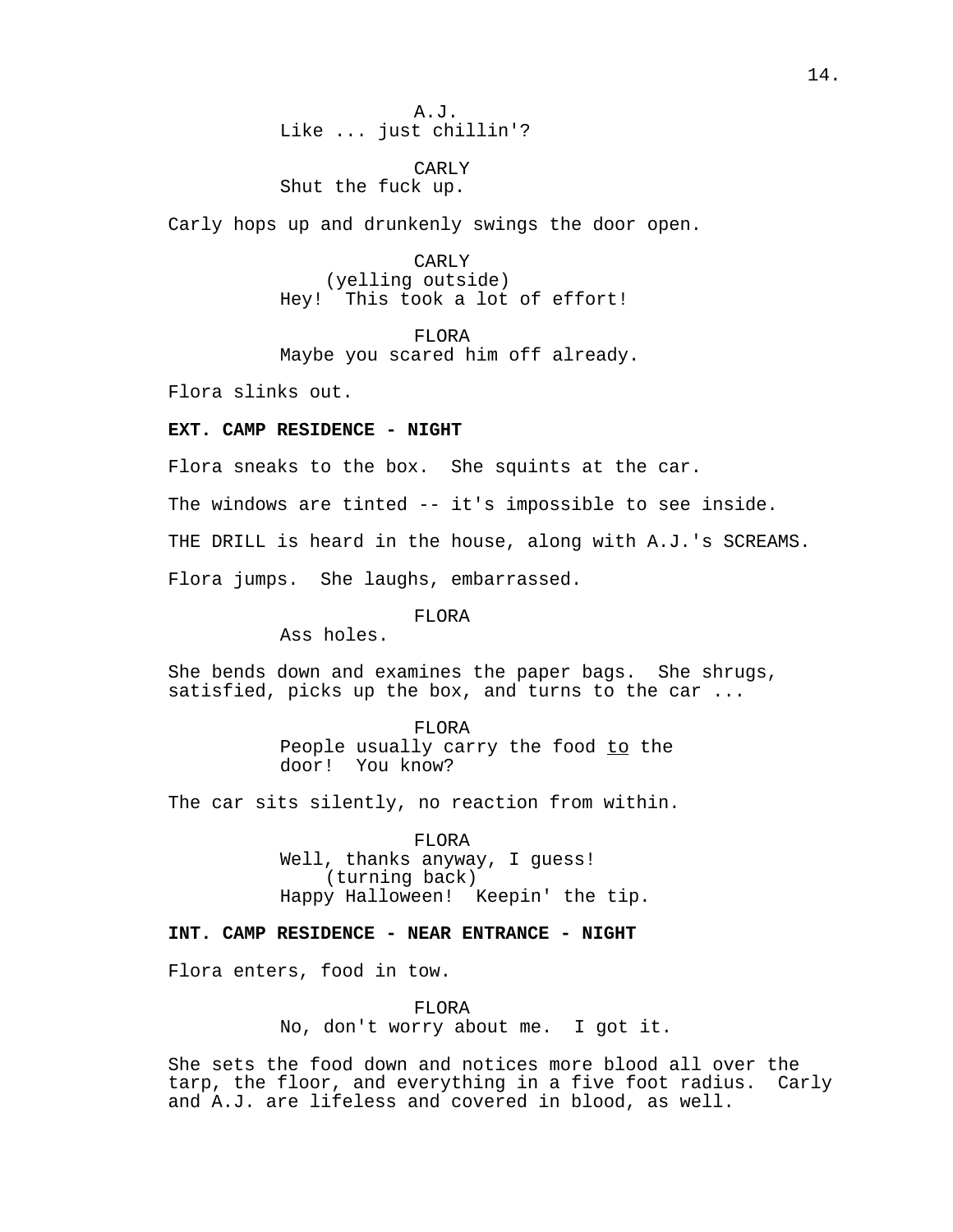Are you kidding me right now? You got blood all over the furniture! My parents are gonna kill me!

Flora moves closer and notices the drill sticking out of A.J.'s eye socket. Her face fills with dread.

Flora screams and backs into Crotzer, a large man wearing a paper bag, with crudely-torn eye holes, over his head.

He restrains her and tries to cover her mouth with his hand.

#### CARLY

Let go of me! Help!

Carly, near death, grasps the meat tenderizer and pounds it into Crotzer's boot. Crotzer grunts in pain.

> CARLY Fuck you, ass hole!

Flora frees herself and races down the hall.

Crotzer yanks the tenderizer away from Carly, wedges it into her mouth, and curb-stomps her into the middle of next week.

## **INT. CAMP RESIDENCE - FLORA'S BEDROOM - NIGHT**

Band girl bedroom -- lots of photos of Flora and friends.

### **IN THE BEDROOM CLOSET**

Flora watches through an open crack. She covers her mouth to muffle her whimpers.

Crotzer glances into the dark room. He pauses at the doorway - listens. He turns back and wanders into the hall.

Flora exhales and pulls out her cell phone. With a shaking finger, she slowly dials  $"9"$  ...  $"1"$  ...  $"1"$  ...

Before Flora can hit "send," her PHONE RINGS -- the name "Dad" appears on the display.

> FLORA (whispering) No no no no no! Shh!

Flora frantically silences it, but it's too late.

Crotzer flings the closet door open and reaches in.

## **CUT TO BLACK.**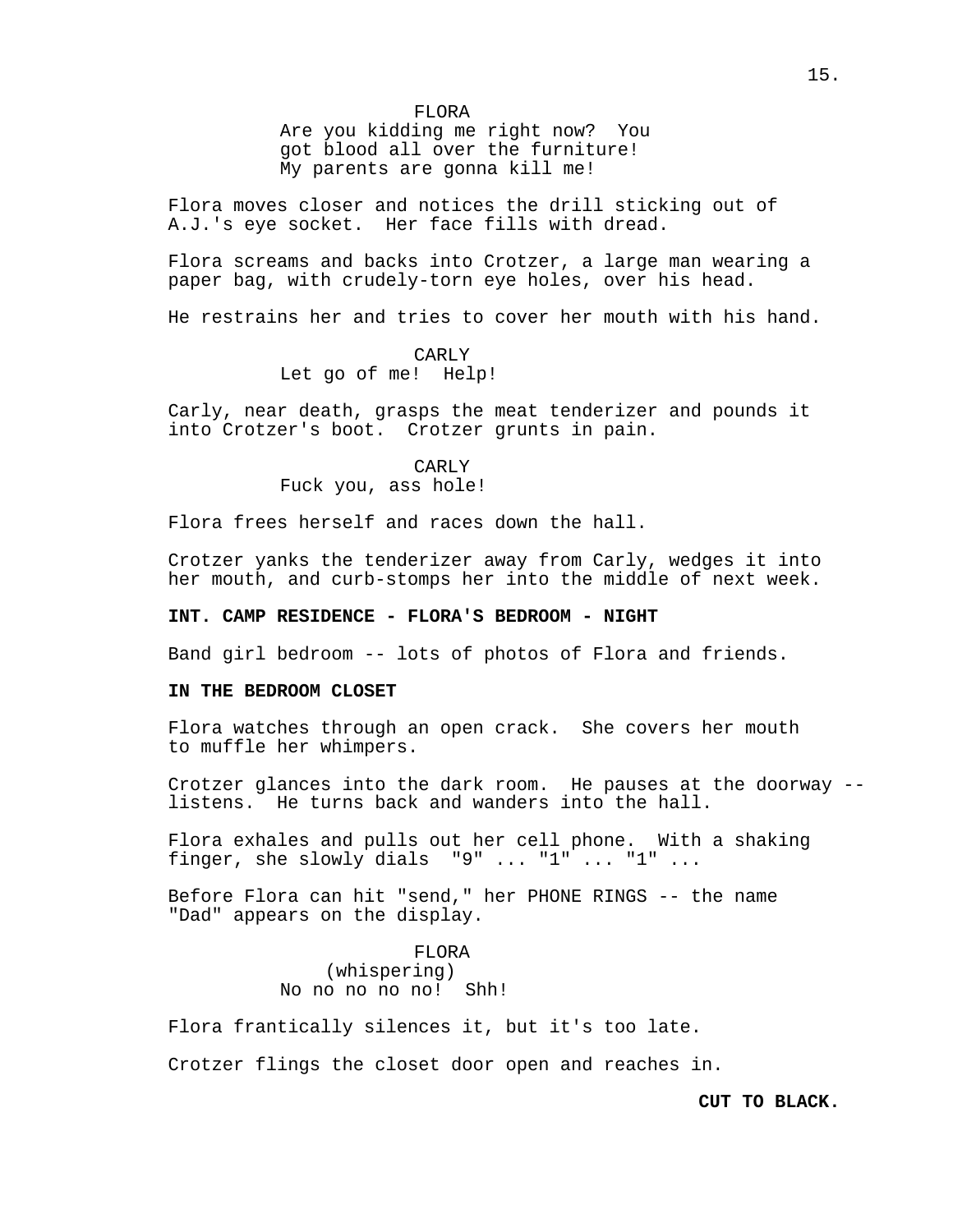#### **INT. CROTZER'S HOUSE - BASEMENT - NIGHT**

Flora awakens. Her mouth is gagged by a bandanna and her hands and feet are bound to a chair. She scans the room.

Unfinished basement. A single light bulb dangles from the ceiling. Several pictures of Flora are glued to the walls. Disheveled children's toys litter the room. An occupied body bag lays in the corner. Flora screams into her gag.

CROTZER (O.S.)

Shhhh.

Crotzer pulls a chair around to face Flora and sits. He looks non-threatening -- that neighbor you'd never suspect.

CROTZER

Shhhh. It's okay. You're okay. I'm Erik, your next door neighbor.

He smiles, runs a hand down her cheek.

## CROTZER

You probably don't remember me -- we met when you were really little. And I've known ever since that you'd need me to protect you from bad people. Like those kids next door.

A tear rolls down Flora's cheek.

### CROTZER

I didn't like the way they treated you. They weren't going to let you prepare for your competition. See? I helped. You're welcome.

Flora sobs and tries to pull her hands free -- too tight.

#### CROTZER

But it's getting too hard to protect you from people like that -- those kids. That delivery driver. Your band teacher from junior high --

Flora's eyes bulge in confusion.

CROTZER -- So, you're going to stay with me now, where I can protect you forever.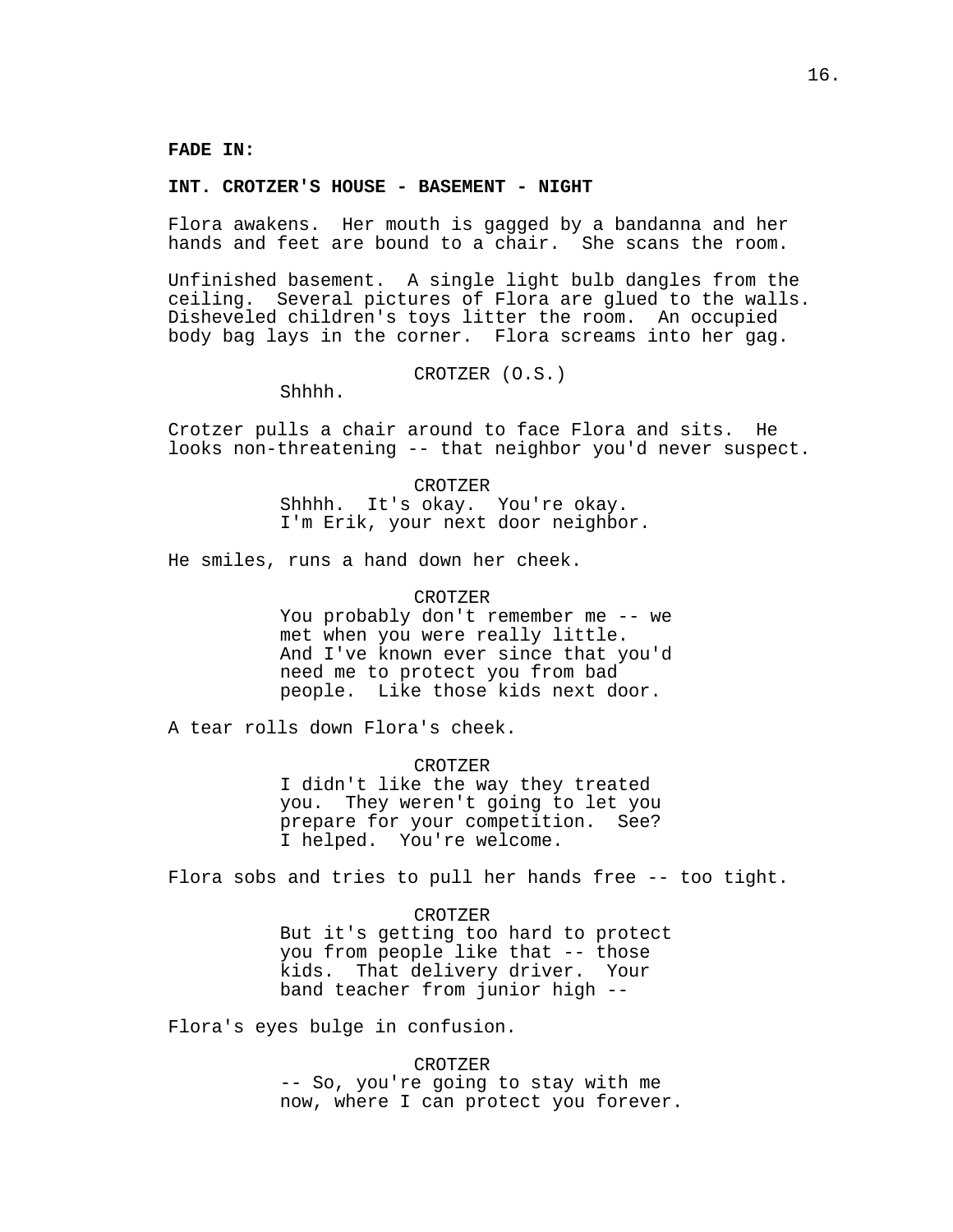### Flora's CELL PHONE RINGS.

Crotzer pulls it out of his pocket -- "DAD" is on the display. Flora screams through her gag. Crotzer frowns.

> CROTZER It'll be hard for you at first. I know you love them. (silencing phone) But how much could they possibly love you if they were willing to leave you alone like that, where anyone could get to you.

Crotzer pockets the phone and wipes her tears.

CROTZER But, I'll never do that. I'm your friend. Your best friend. Yeah?

Flora bows her head in defeat. She nods.

CROTZER Where are my manners? You must be hungry. I brought your food.

He limps to the box of food by the door, drops a set of chopsticks in a carton of noodles, and brings them to her.

CROTZER

Noodles?

Flora nods. Crotzer frees her from the gag.

FLORA I'd like to feed myself, please.

Crotzer raises a suspicious eyebrow.

FLORA

Friends trust each other.

Crotzer ponders. He nods, slowly puts the carton between her legs -- savors it -- and unties her hands. Flora eats.

FLORA

Mr. Crotzer?

## CROTZER

Erik.

FLORA Erik. I can't stay here. I have a major band competition tomorrow.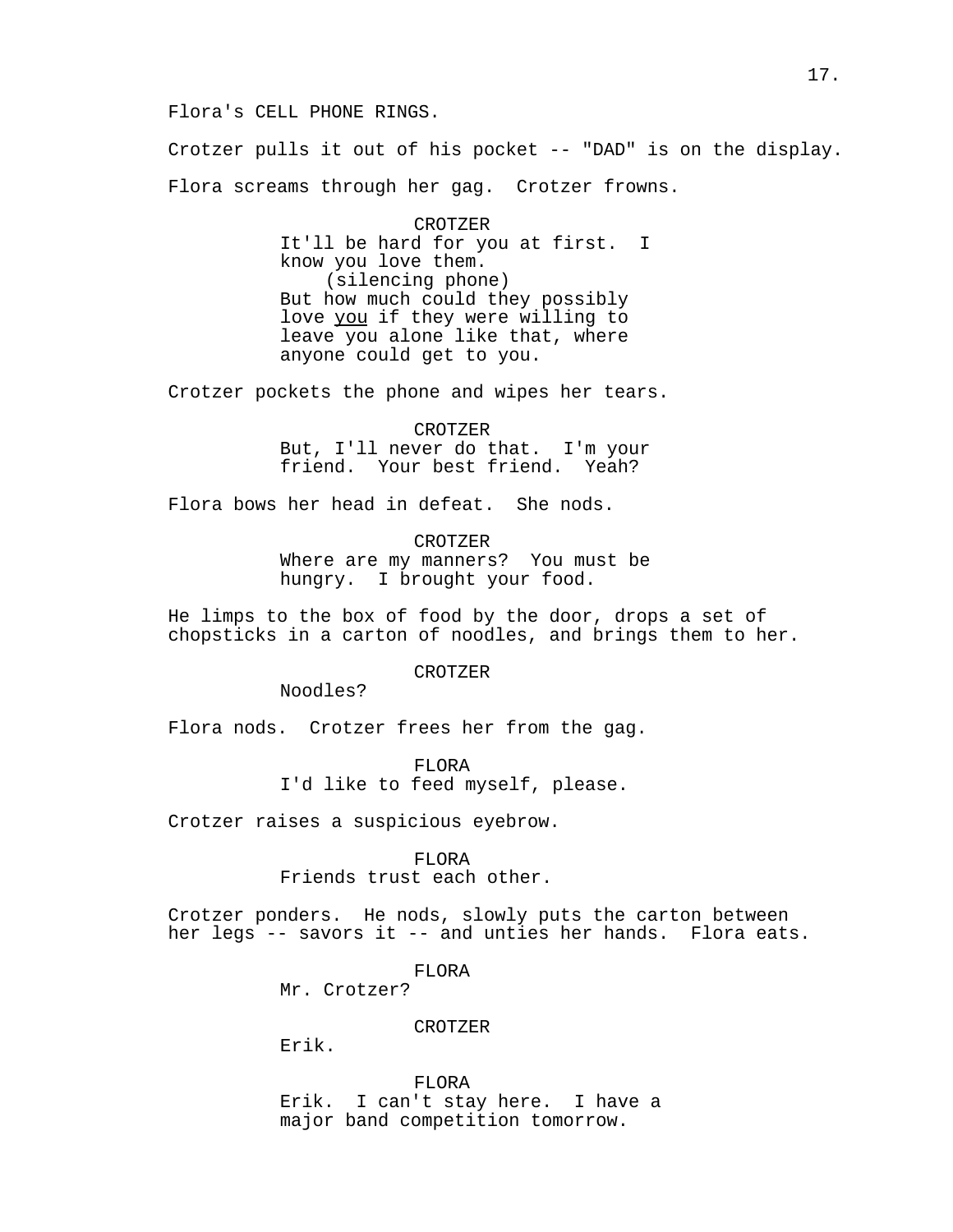#### CROTZER

For the flute ... I know. I've heard you play. You're exquisite.

FLORA Thank you. But I really need to be there tomorrow. My band needs me.

CROTZER That won't be possible ... I'm sorry.

FLORA Please? How about ... at least hear my contest piece before you decide.

CROTZER

I don't know ...

### FLORA

My flute's on the coffee table at my house. It's right next door. If you get it, I'll play it for you.

Crotzer ponders. He walks behind her and puts his hands on her shoulders. He leans to whisper in her ear.

> CROTZER Don't think me a fool. Just because I protect you, doesn't mean I won't discipline you when you've been bad.

FLORA (stuttering) Yes, sir ... Erik.

Crotzer smiles. He ties Flora's hands together in front of her. He brushes her hair behind her ear, then leaves.

Flora pulls at her binding -- too tight. She throws her head back in frustration and clenches her eyes shut.

A DOOR CREAKS OPEN IN THE DISTANCE, THEN SHUTS.

Flora's eyes burst open. Her hands dig into her pocket and fish out the fake blood. She opens it and soaks her hands.

She eyes the door ...

Flora frees her hands and unties the rope around her feet.

THE FRONT DOOR CREEKS OPEN AND SHUTS.

### FLORA (to herself) No!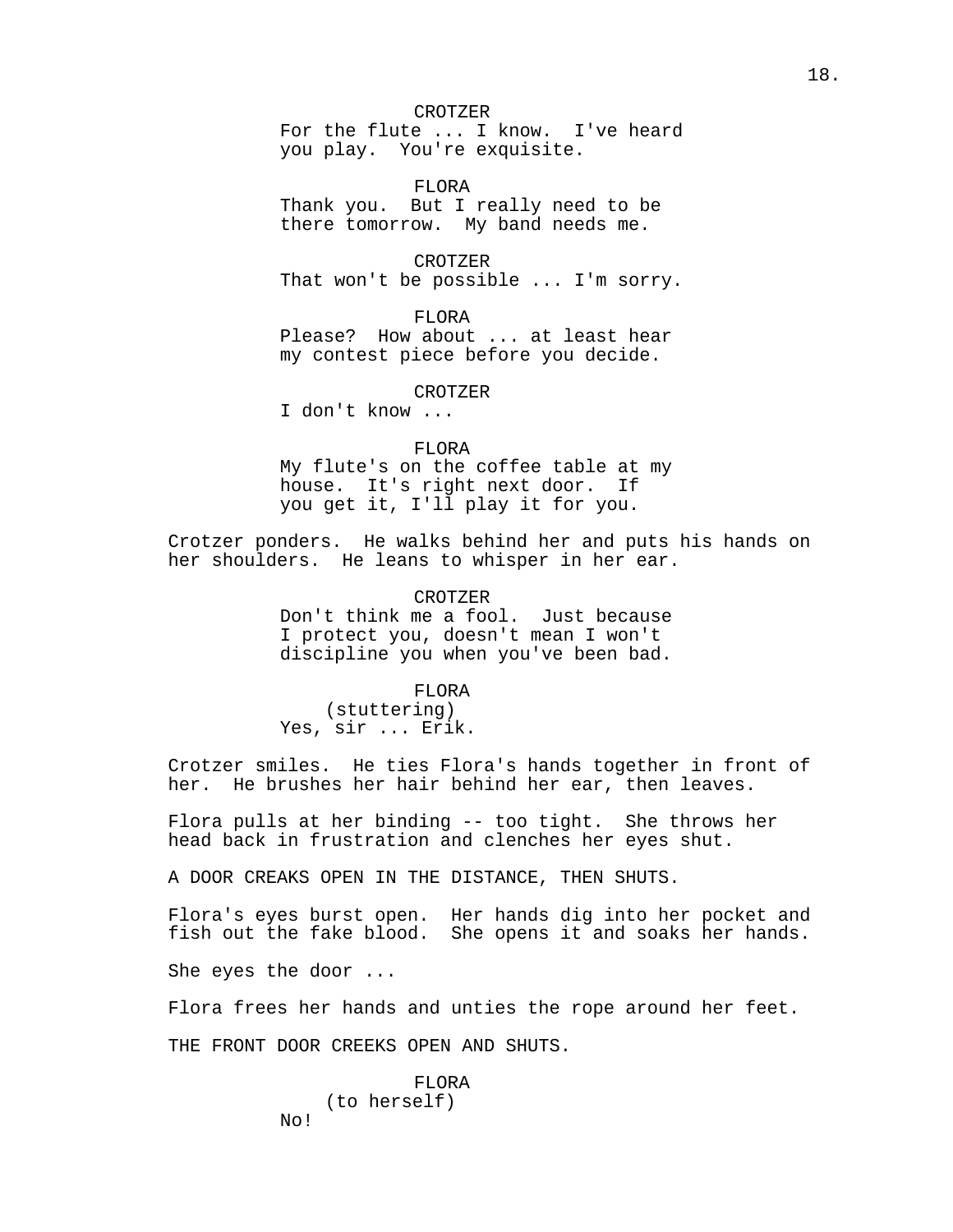HEAVY FOOTSTEPS GROW CLOSER.

Flora squirts fake blood on her face, wraps her wrists with rope, and grabs a chopstick. She feigns unconsciousness.

Crotzer enters with the flute and its case.

# CROTZER I brought the case. Wasn't sure ...

His grin fades when he sees her.

#### CROTZER

## ... Flora?

Crotzer leans in and raises her head. Flora untangles her hand and jams the chopstick in his eye.

Crotzer screams and crumbles to his knees. Flora snatches the flute and strikes him over the head -- he lands with a thud. Flora looks at the flute -- it's bent.

FLORA

Damn it!

She drops the flute and races out of the basement.

### **EXT. CROTZER'S HOUSE - BACK YARD - NIGHT**

Flora hurries to the opening in the fence and climbs through.

# **INT. CAMP RESIDENCE - NEAR ENTRANCE**

Flora bursts through the front door, sees her friends, and chokes back vomit. She stumbles to:

### **THE LIVING ROOM**

Where she spots the cordless. She snatches it and dials 9-1-1, but it doesn't connect (the kitchen phone's off the hook).

Flora runs back to:

### **THE ENTRANCE**

Where Crotzer flings the door open and blocks her escape. Flora trips over Carly and crashes among her bloody friends.

Crotzer, with the bandanna tied over his eye, picks up the meat tenderizer. He takes a practice swing.